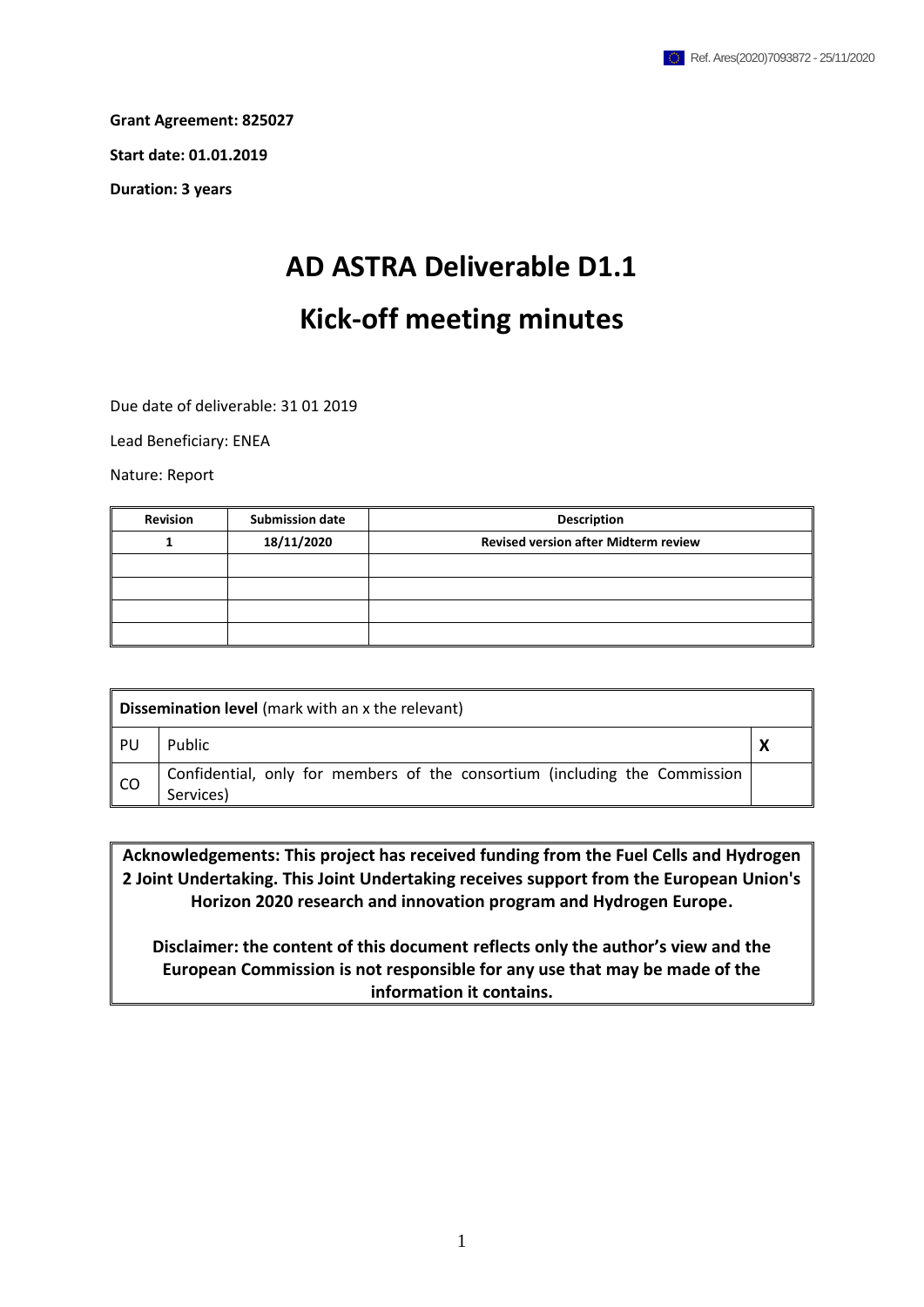| <b>Report title</b>                                                                                    | <b>Deliverable No</b> |
|--------------------------------------------------------------------------------------------------------|-----------------------|
| Kick-off meeting minutes                                                                               | $\mathbf{1}$          |
|                                                                                                        |                       |
|                                                                                                        |                       |
| <b>Responsible author</b>                                                                              |                       |
| Stephen J. McPhail (ENEA)                                                                              |                       |
| Author(s)                                                                                              |                       |
|                                                                                                        |                       |
|                                                                                                        |                       |
|                                                                                                        |                       |
|                                                                                                        |                       |
| <b>Summary</b>                                                                                         |                       |
|                                                                                                        |                       |
| This Deliverable provides the full minutes of the first project meeting held in Rome 9-10 January 2019 |                       |
|                                                                                                        |                       |
|                                                                                                        |                       |
|                                                                                                        |                       |
|                                                                                                        |                       |
|                                                                                                        |                       |
|                                                                                                        |                       |
|                                                                                                        |                       |
|                                                                                                        |                       |
|                                                                                                        |                       |
| <b>Key words</b>                                                                                       |                       |
| Project targets, project relations, project first steps                                                |                       |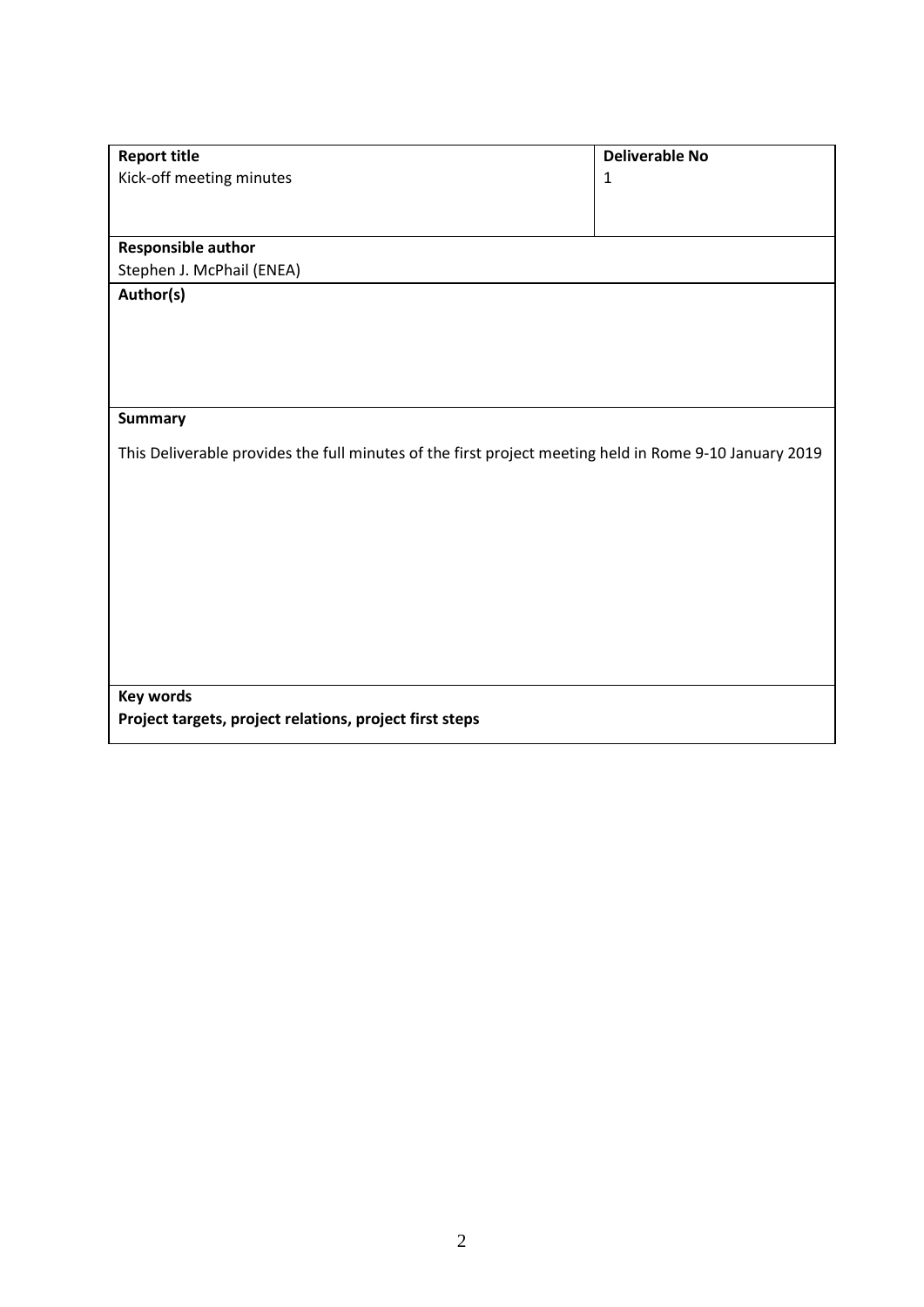## **AD ASTRA Kick-off Meeting – Minutes**

| Dates:    | January 9-10, 2018             |
|-----------|--------------------------------|
| Location: | <b>ENEA Headquarters</b>       |
|           | Lungotevere Thaon di Revel, 76 |
|           | 00196 Roma                     |

**Participants:** Stephen McPhail, Massimiliano Della Pietra, Davide Pumiglia, Stefano Frangini, Livia Della Seta (ENEA); Dario Montinaro (SOL); Jérome Laurencin (CEA); Cesare Pianese, Pierpaolo Polverino, Marco Gallo, Ennio Andrea Adinolfi, Fabio Postiglione (UNISA); Jan Van Herle, Manuel Bianco (EPFL); Aline Leon, Annabelle Brisse (EIFER); Barbara Bosio, Fiammetta Bianchi, Roberto Spotorno, Paolo Piccardo (UNIGE); Kai Herbrig, Christian Walter (SUN); Daria Vladikova, Blagoy Burdin (IEES); Anke Hagen (DTU)

## **Day 1**

| 9 January                                                                          |           | 14:00          |
|------------------------------------------------------------------------------------|-----------|----------------|
| Welcome, opening, roundtable and approval of agenda                                |           | 14:00          |
| <b>Work Package 1: Coordination</b>                                                |           | 14:15          |
| Grant Agreement: key information                                                   | Coord.    |                |
| An overview was given of project history, objectives and key requirements and      |           | $\overline{a}$ |
| details for project reporting                                                      |           |                |
| Consortium Agreement: handing in signature pages                                   | All       |                |
| Signature pages for the CA were handed in by UNISA, UNIGE, SUNFIRE,                |           | Action:        |
| SOLIDPOWER; IEES; EPFL. DTU has sent 2 originals by courier but a third will be    |           | EIFER, CEA,    |
| required. Missing: EIFER, CEA, ENEA.                                               |           | <b>ENEA</b>    |
| Pre-financing: updates                                                             | Coord.    |                |
| The guidelines to the amount and timing of the payout of the Prefinancing were     |           | Action:        |
| explained: when the bank account details of all partners are communicated to       |           | <b>UNISA</b>   |
| ENEA, the prefinancing will be paid out to each partner. Details are in so far     |           |                |
| from: IEES, SUNFIRE, SOLIDPOWER, DTU, UNIGE, EIFER. Missing: UNISA                 |           |                |
| Objectives, project structure, work plan of the project                            | Coord.    |                |
| A brief synopsis of the project scientific objectives and milestones was given,    |           | $\overline{a}$ |
| with a draft schedule of experimental campaigns which will need to be further      |           |                |
| defined based on technical discussions to be undertaken between the specific       |           |                |
| partners. A monthly telco and a physical meeting every 6 months have been          |           |                |
| proposed.                                                                          |           |                |
| <b>Coffee break</b>                                                                |           | 15:15          |
| Presentation by ID-FAST (AST for PEM) & discussion                                 | Sylvie    | 15:45          |
|                                                                                    | Escribano |                |
|                                                                                    | (CEA/IDFA |                |
|                                                                                    | ST)       |                |
| ID-FAST is entering year 2 and has already faced some challenges. An important     |           |                |
| point is that current-generation (automotive) stacks have progressed from          |           |                |
| available field-tested stacks (that provide the post-test analyses and of which    |           |                |
| there is a known operational history). This poses challenges to                    |           |                |
| representativeness of the observed degradation phenomena vs. ASTs being            |           |                |
| developed on the latest stacks. Also, there is a strong challenge in terms of time |           |                |
| to correlate ASTs with real-world behaviour: that is why stacks are being run for  |           |                |
| 1000-2000 hours instead of target (real-world) lifetimes of 5000 hrs to provide    |           |                |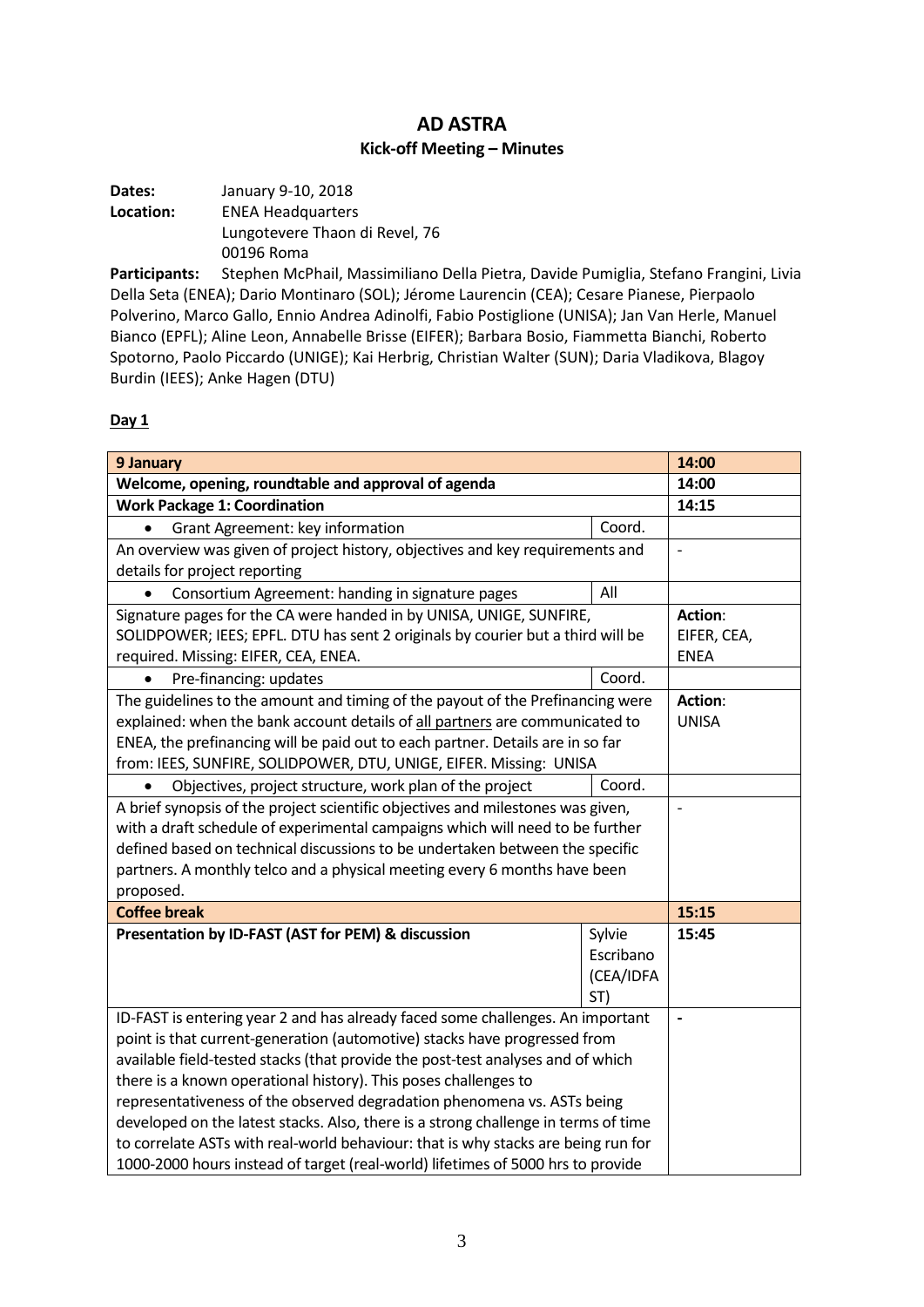| benchmarks for ASTs. Furthermore, validation of selected ASTs (replication of        |                  |                   |
|--------------------------------------------------------------------------------------|------------------|-------------------|
| tests) will only be carried out at the end of the project.                           |                  |                   |
| Recommendations are to look at the evolution of current-voltage derivatives for      |                  |                   |
| more resolution, and to separate local (cell/stack) conditions from material         |                  |                   |
| conditions, e.g. by testing cell segments tested in segmented stacks each in         |                  |                   |
| different conditions after the segmented test. This allows to verify if the material |                  |                   |
| conditions (due to the location in the segmented stack) can be regenerated if the    |                  |                   |
| operating conditions are changed to those corresponding to other locations.          |                  |                   |
| Existing ASTs for PEM are only on catalysts and catalyst layers. ID-FAST is          |                  |                   |
| attempting to carry out ASTs both for single mechanisms and - through dynamic        |                  |                   |
| load cycles derived from the standardised drive cycle - application-driven           |                  |                   |
| conditions.                                                                          |                  |                   |
| The JRC acts as advisor to the project, and part of the aim is to carry out tests on |                  |                   |
| the standardised differential cell as proposed by JRC to compare different MEAs.     |                  |                   |
| ID-FAST will organise a workshop in M24: this could be the right timing to have a    |                  |                   |
| joint session/meeting with AD ASTRA to exchange possible findings.                   |                  |                   |
| <b>Work Package 2: Database</b>                                                      |                  | 16:15             |
| Objectives, programming, infrastructures, approach                                   | <b>IEES</b>      |                   |
| The approach to generating a user-friendly database for AD ASTRA was                 |                  | Action:           |
| presented. First issue is to find an appropriate server to host the AD ASTRA         |                  | ENEA, IEES,       |
|                                                                                      |                  |                   |
| database. ENEA will verify the possibility to host it in conjunction with the        |                  | UNISA (server &   |
| project website. The second issue will be to select the appropriate software to      |                  | software)         |
| run the database. DTU suggested a number of open source programmes that              |                  | IEES, DTU,        |
| could be used. Another option proposed is to ask to Sylvie Escribano what kind       |                  | <b>UNIGE</b>      |
| of data-base/server/software are used in ID-FAST. UNISA flagged the concern for      |                  | (inventories)     |
| data security and the confidentiality and the consideration to pay for a reliable    |                  | IEES, SUN, SOL    |
| product.                                                                             |                  | (samples)         |
| The database will consist of 6 sections: Project resources pool (documents,          | ALL (references) |                   |
| references, templates, inventory), knowledge pool (selected references), book of     |                  |                   |
| samples (nomenclature and required level of detail to be defined, as well as         |                  |                   |
| options for notifications), data bank (raw data and filtered data), handbook of      |                  |                   |
| protocols (to be taken up from ENDURANCE project), modelling communication           |                  |                   |
| (linking WP5 and WP3/4).                                                             |                  |                   |
| IEES will send templates for the input to the first database (inventory of           |                  |                   |
| experimental equipment and models) and partners are required to send info to         |                  |                   |
| respective WP leaders and IEES.                                                      |                  |                   |
| IEES and the stack manufacturers (SOL, SUN) will discuss the samples to be made      |                  |                   |
| available to the project. UNISA points out that the management of confidential       |                  |                   |
| information coming from manufacturers has to be defined: the approaches used         |                  |                   |
| in ENDURANCE and IN-SIGHT projects might be adopted.                                 |                  |                   |
| All partners should start sending selected references to build up the knowledge      |                  |                   |
| pool, which will serve as working material for the Review Paper to be drafted in     |                  |                   |
| the first half of the project.                                                       |                  |                   |
| <b>Work Package 3: Experimental</b>                                                  |                  | 17:15             |
| Objectives, programming, infrastructures, approach                                   | <b>DTU</b>       |                   |
| Partners are required to send info regarding the inventory of test set-ups           |                  | Action:           |
| relevant for AST. Next a focused discussion should take place regarding the          |                  | All (test set-ups |
| experimental approaches (chemical, electrochemical, in situ, ex situ,                |                  | for ASTs)         |
| SOFC/SOEC).                                                                          |                  | WP3 partners      |
| The operating histories of the samples that will be supplied of field tested stacks  |                  | (establish        |
| will be crucial to define the first experimental campaigns. So far, 5 partners have  |                  | geometries of     |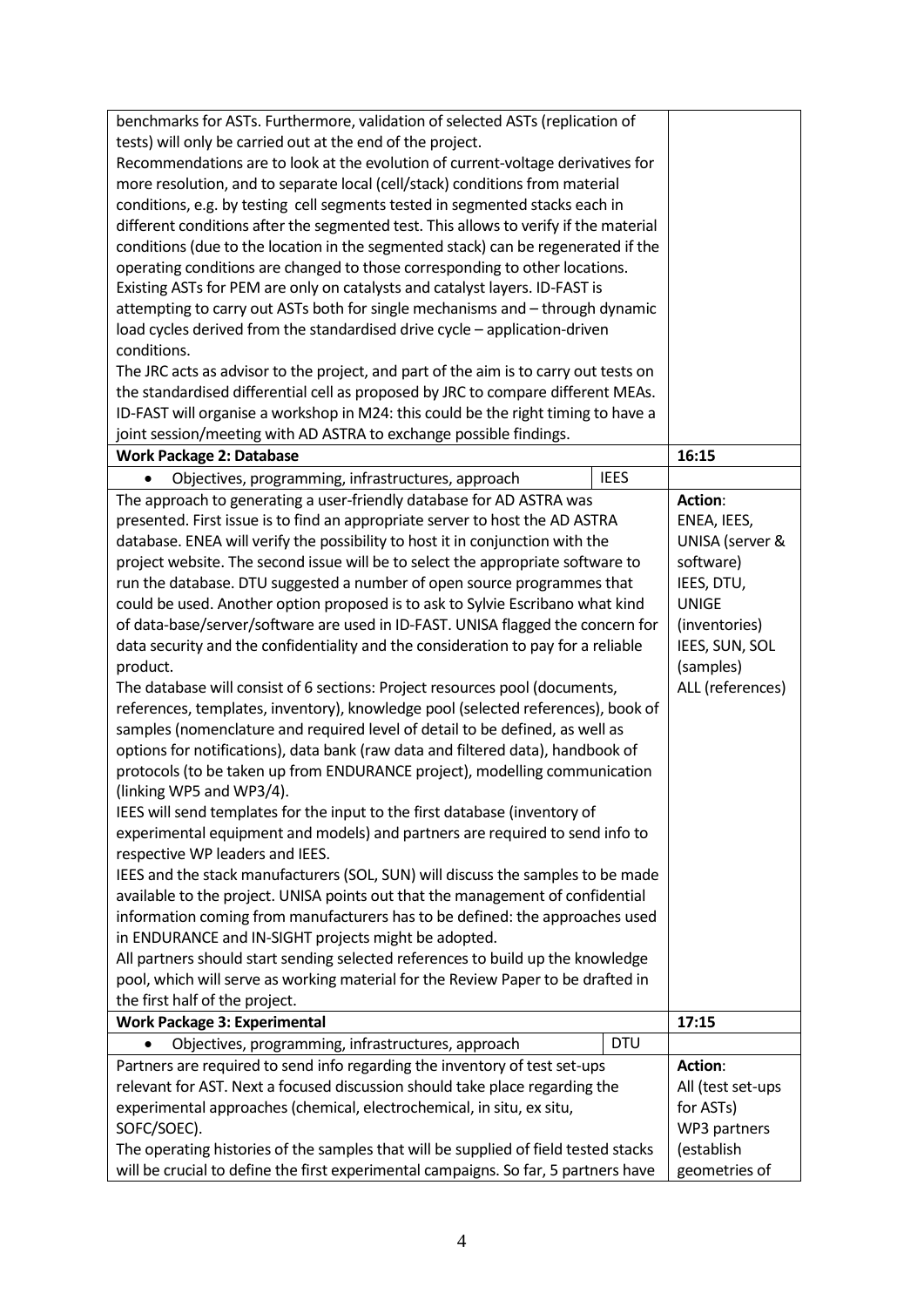| experience (and set-ups) with SolidPower stacks (EPFL, UNIGE, CEA, DTU, SOL), 2    | samples that can |       |
|------------------------------------------------------------------------------------|------------------|-------|
| with Sunfire stacks (EIFER, SUN). Test item geometries will determine how to       | be tested)       |       |
| further divide the testing tasks between the 2 cell architectures. Therefore a     |                  |       |
| technical discussion will have to take place on sample geometries.                 |                  |       |
| To prepare for the first attempts of assembling a stack with ex situ aged          |                  |       |
| components (interconnects should be feasible, electrodes is challenging, but first |                  |       |
| attempts in terms of cell sintering temperatures are proposed), stack-size         |                  |       |
| samples have to be ex-situ aged.                                                   |                  |       |
| First milestone for WP3 is in M2 (delivery of virgin samples for testing)!         |                  |       |
| Preparation of topics for discussion over working dinner, transfer to              | All              | 18:30 |
| hotels & restaurant                                                                |                  |       |
| <b>Working Dinner offered by ENEA</b>                                              |                  | 20:00 |
| Close of day 1                                                                     |                  | 22:00 |

## **Day 2**

| 10 January                                                                           |              | 9:00           |
|--------------------------------------------------------------------------------------|--------------|----------------|
| Work Package 4: Post-test analysis                                                   | 9:00         |                |
| Objectives, programming, infrastructures, approach                                   | <b>UNIGE</b> |                |
| Also here the inventory of available equipment is the first step to assess the       |              | <b>Action:</b> |
| feasible methods and programme the analysis of samples (including contingency        |              | All (analysis  |
| plans). It is important to establish the analysis protocols to ensure data shall be  |              | equipment)     |
| comparable. Also protocols for the preparation of samples for shipping need to be    |              | UNIGE, WP4     |
| defined. UNIGE will provide a first proposal based on the equipment available (as    |              | partners       |
| done in ENDURANCE). This includes the format of the data that should be shared       |              | (agree on      |
| (images, spectra, raw numbers).                                                      |              | shipping and   |
| The terms parent (original field-tested item) and child samples (pieces from parent  |              | measurement    |
| samples) were defined. Also macro and micro samples: these need to be properly       |              | protocols)     |
| defined although they should be equivalent to parent and child.                      |              |                |
| First milestone for WP4 is in M2 (delivery of field-tested samples)!                 |              |                |
| <b>Coffee break</b>                                                                  | 10:00        |                |
| <b>Work Package 5: Modelling</b>                                                     | 10:30        |                |
| Objectives, programming, infrastructures, approach                                   | <b>UNISA</b> |                |
| The complete modelling programme was presented, which embraces all possible          |              | Action:        |
| modes of simulation and covers 6 Tasks: complementarities and feed-ins from one      | UNISA, WP5   |                |
| model/stage to the others was explained. Work will start in M2 but input is          |              | partners       |
| required immediately to start inventorising available models and assess the          |              | (model         |
| experimental parameters that will be evaluated during testing.                       |              | inventory)     |
| Wrap-up of scientific approach and confirmation of imminent deadlines                | All          | 11:30          |
| CEA and EPFL gave presentations with suggestions of experimental and modelling       |              |                |
| approaches that could be used for AD ASTRA, ranging from Design of Experiments       |              |                |
| to all kinds of test architectures (symmetric cells, segmented cells, interconnect-  |              |                |
| coating combinations, etc.).                                                         |              |                |
| High-pressure testing was proposed by CEA (can also be done at higher                |              |                |
| temperature for SUN samples) and they identified mechanical damaging (micro-         |              |                |
| indentation e.g.) or partial reoxidation of cells as ex situ aging approaches that   |              |                |
| could address effects such as Ni agglomeration/LSCF destabilisation and              |              |                |
| delamination respectively.                                                           |              |                |
| EPFL underlined that it is fundamental to identify the input and output variables to |              |                |
| be correlated in the definition of ASTs. On-purpose defect introduction was          |              |                |
| carried out by EPFL already for interconnects and seems feasible though should       |              |                |